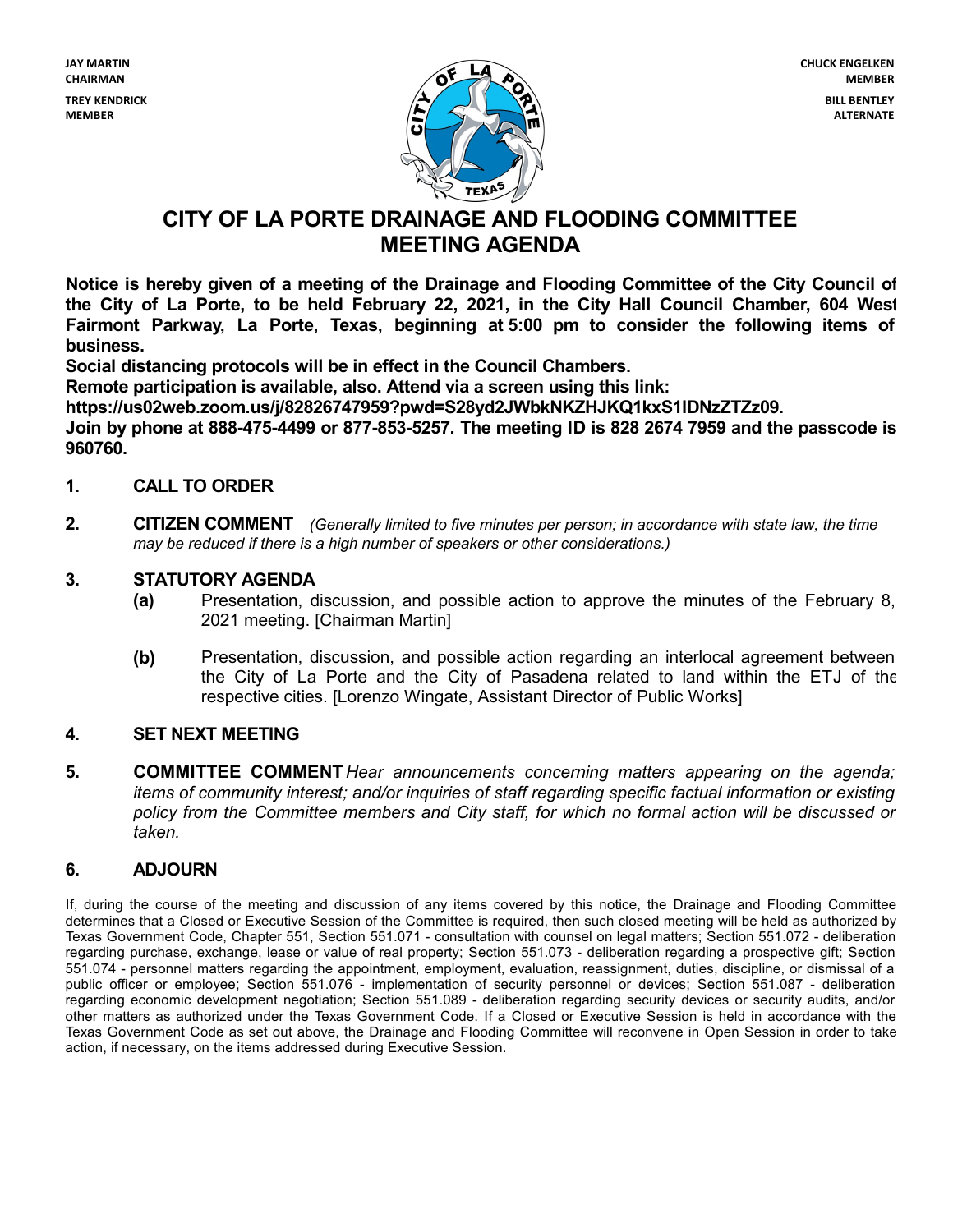Persons with disabilities who plan to attend this meeting and who may need auxiliary aids or services are **requested to contact the City Secretary's office (281-470-5019), two working days prior to the meeting for appropriate arrangements.**

Pursuant to Texas Government Code Sec. 551.127, on a regular, non-emergency basis, members may attend and participate in the meeting remotely by video conference. Should that occur, a quorum of the members will be physically present at the location noted **above on this agenda.**

**Councilmembers may attend in numbers constituting a quorum. This is a Drainage and Flooding Committee** Meeting at which there will be no deliberation or formal action taken by City Council as a governmental body.

#### **CERTIFICATE**

I, Lee Woodward, City Secretary, do hereby certify that a copy of the February 22, 2021, Drainage and Flooding Committee agenda was posted on the City Hall bulletin board, a place convenient and readily accessible to the general public at all times, and to the City's website, www.LaPorteTX.gov, in compliance with Chapter 551, Texas Government Code.

DATE OF POSTING TIME OF POSTING TAKEN DOWN LeeWoodward

Lee Woodward, City Secretary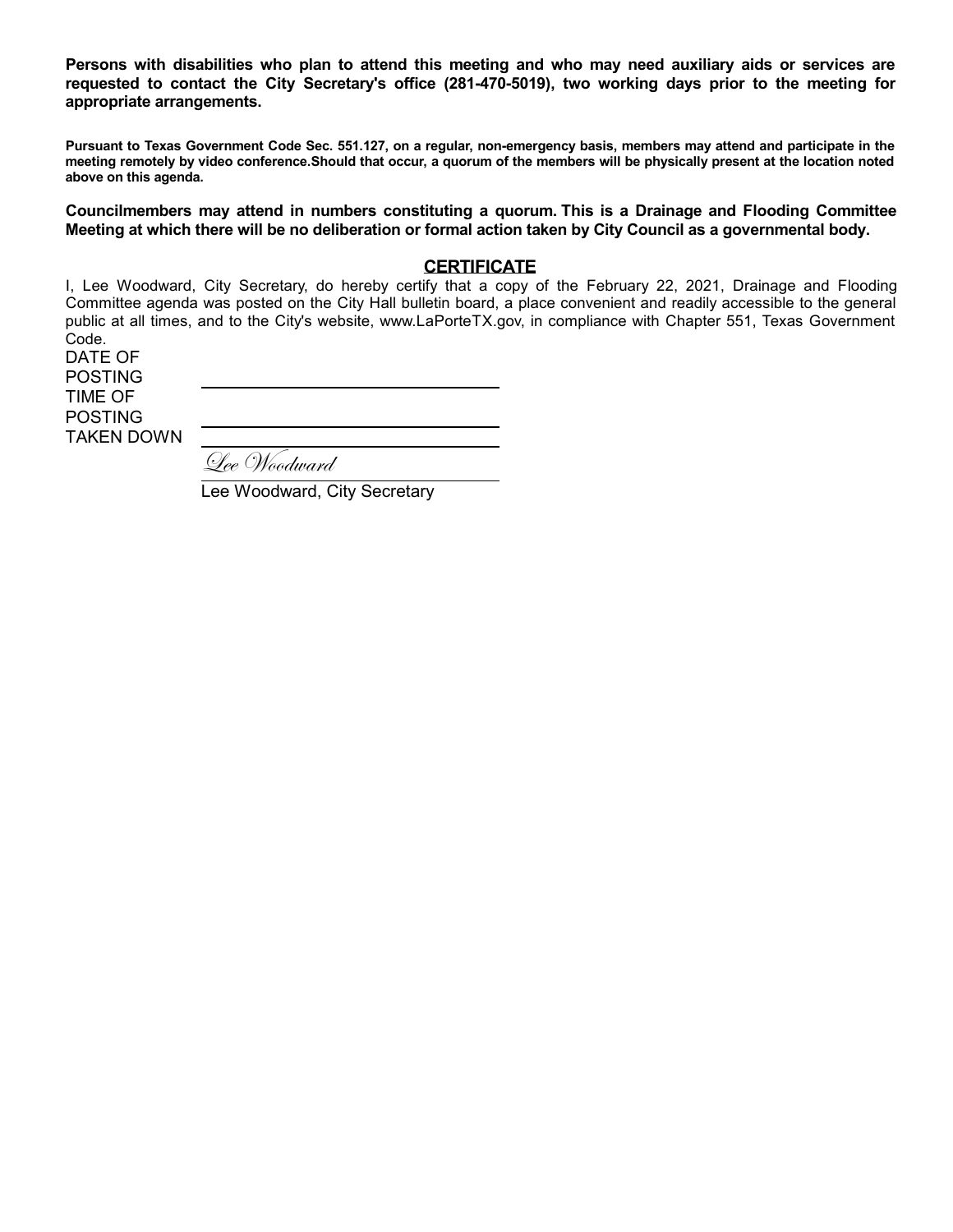**JAY MARTIN CHAIRMAN**

**TREY KENDRICK MEMBER**



**CHUCK ENGELKEN MEMBER**

> **BILL BENTLEY ALTERNATE**

## **MINUTES OF THE DRAINAGE AND FLOODING COMMITTEE MEETING February 8, 2021**

**The Drainage and Flooding Committee of the City of La Porte met on Monday, February 8, 2021, at the City Hall Council Chambers, 604 West Fairmont Parkway, La Porte, Texas, at 5:00 p.m. to consider the following items of business:**

**Committee Members present**: Jay Martin, Chuck Engelken, Trey Kendrick **Committee Members attending remotely:** None **Committee Members absent:** Bill Bentley **Council-appointed officers present**: Corby Alexander, City Manager; Lee Woodward, City Secretary

**CALL TO ORDER** - Chairman Martin called the meeting to order at 5:00 p.m.

**2. CITIZEN COMMENT** *(Generally limited to five minutes per person, in accordance with state law, the time may be reduced if there is a high number of speakers or other considerations.)*

There were no citizen comments.

#### **3. STATUTORY AGENDA**

**a. Presentation, discussion, and possible action to approve the minutes of the January 11, 2021, meeting. [Chairman Martin]**

Member Engelken moved to approve the minutes; Member Kendrick seconded the motion; the motion was adopted, 3-0.

**b. Presentation, discussion, and possible action regarding the Harris County recommended minimum drainage and floodplain standards. [Lorenzo Wingate, Assistant Director of Public Works]**

Lorenzo Wingate, Assistant Public Works Director, introduced Candyce Ward of CobbFendley, who provided a presentation on the new floodplain minimum standard recommendations from Harris County. Member Engelken moved to accept the proposal recommendations; the motion was seconded by Member Kendrick; the motion was adopted, 3-0.

#### **c. Presentation, discussion, and possible action regarding an interlocal agreement between the City of La Porte and the City of Pasadena related to land within the ETJ of the respective cities. [Lorenzo Wingate, Assistant Director of Public Works]**

Lorenzo Wingate, Assistant Public Works Director, said City staff was still working with the City of Pasadena. Clark Askins, Assistant City Attorney, recapped the discussions thus far, noting a response was received this afternoon, coming closer to the City of La Porte's original requests. Mr. Askins reminded all that there was a provision in the contract that the City of Pasadena would have to provide reimbursement and a 20% surcharge if the City of La Porte had to complete the work. The Committee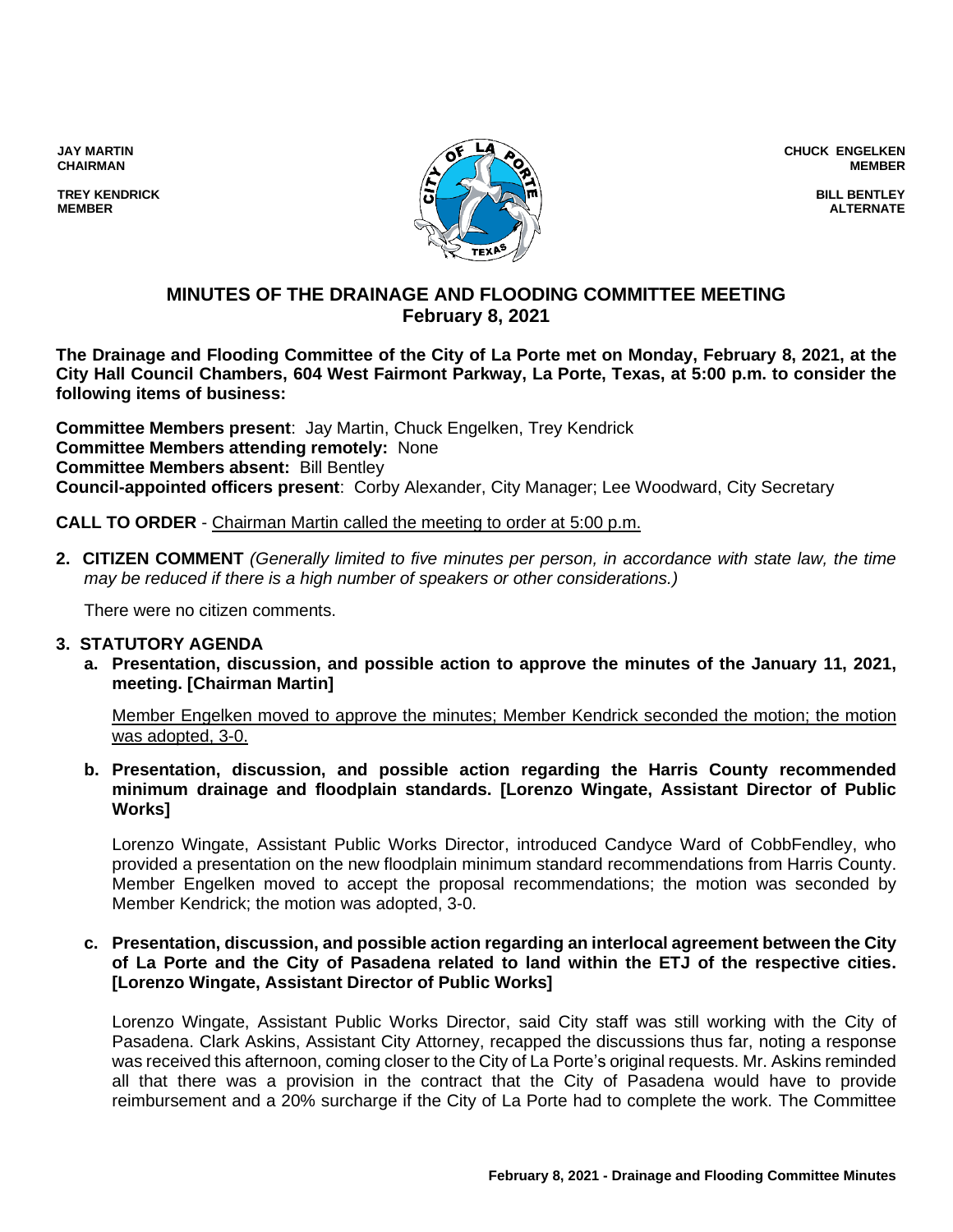asked for a "concise report" to be provided to them at the next meeting, along with the written document. The City Manager requested the Committee hold a special meeting on February 22.

#### **d. Presentation, discussion, and possible action regarding the Harris County Flood Control District's (HCFCD) and Harris County Precinct 2's current and future plans related to flooding in the City of La Porte. [Lorenzo Wingate, Assistant Director of Public Works]**

Lorenzo Wingate, Assistant Public Works Director, and Member Engelken spoke about a meeting they had had with the Harris County Flood Control District (HCFCD). Member Engelken expressed concerns about HCFCD's plans in Brookglen, regarding homes being purchased and condemned, and basins to be constructed. Chair Martin asked to have Cobb-Fendley review the HCFCD drainage study prepared relative to the detention ponds. Chair Martin suggested the Council consider a resolution of dissatisfaction with the plan.

#### **e. Presentation, discussion, and possible action regarding the status of current drainage projects. [Lorenzo Wingate, Assistant Director of Public Works]**

Lorenzo Wingate, Assistant Public Works Director, said Brookglen and Bayside Terrace have been submitted to Precinct 2 for funding opportunities.

**f. Presentation, discussion, and possible action to provide staff with direction, if necessary, regarding additional drainage concerns. [Lorenzo Wingate, Assistant Director of Public Works]**

Lorenzo Wingate, Assistant Public Works Director, agreed to follow up on the Valley View Bridge project.

- **4. Set next meeting** The next meeting date was set for February 22, 2021.
- **5. Committee Member Comments** There were no comments.

**ADJOURN** – The meeting was adjourned without objection at 5:50 p.m.

Lee Woodward, City Secretary

\_\_\_\_\_\_\_\_\_\_\_\_\_\_\_\_\_\_\_\_\_\_\_\_\_\_\_\_\_\_\_\_\_\_\_\_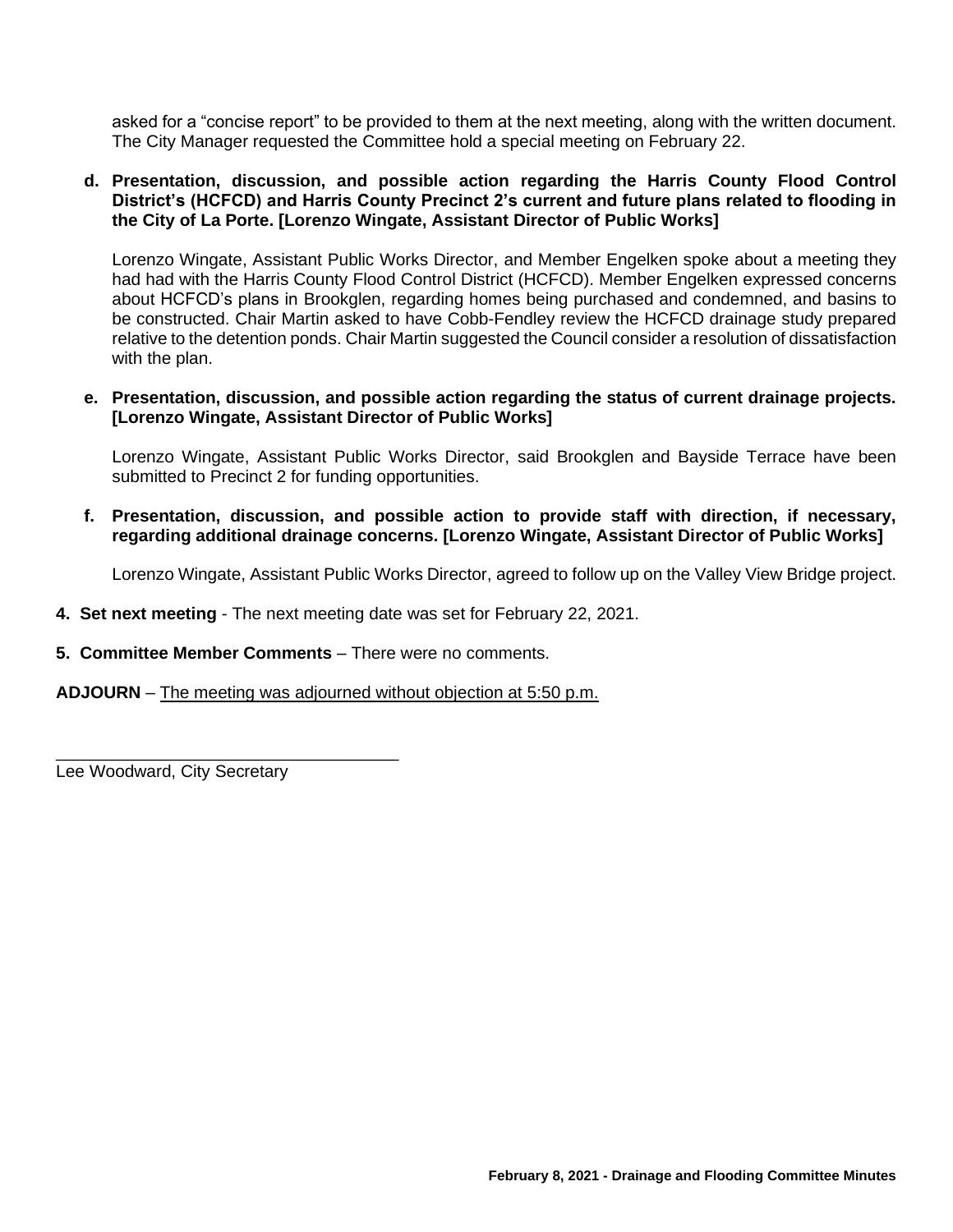

## **REQUEST FOR DRAINAGE & FLOODING COMMITEE AGENDA ITEM**

| Agenda Date Requested: February 22, 2021                                                             |                                          |  |  |  |
|------------------------------------------------------------------------------------------------------|------------------------------------------|--|--|--|
| Requested By: Lorenzo Wingate, Asst. Director                                                        |                                          |  |  |  |
| Department: Public Works                                                                             |                                          |  |  |  |
|                                                                                                      | <b>E</b> Report C Resolution C Ordinance |  |  |  |
| <b>Exhibits:</b> Draft Amendment to ILA (Rev. 2-12-21) &<br>Amendment to COLP-Pasadena ETJ Agreement |                                          |  |  |  |

| Appropriation          |       |                |  |  |
|------------------------|-------|----------------|--|--|
| Source of Funds:       | N/A   |                |  |  |
| <b>Account Number:</b> | N/A   |                |  |  |
| Amount Budgeted:       | N/A   |                |  |  |
| Amount Requested:      | N/A   |                |  |  |
| Budgeted Item:         | ◯ Yes | N <sub>0</sub> |  |  |

## **SUMMARY & RECOMMENDATION**

City of La Porte staff and City of Pasadena staff are coordinating to renegotiate terms of the inter-local agreement related to Ordinance No. 2012-3421, for detention capacity located near the Pasadena Convention Center. At the February 8th Drainage Committee Meeting, the Committee requested to have an opportunity to review the most current draft of the proposed amendments to the inter-local agreement. The requested draft version, including proposed amendments, are included as an exhibit for review and discussion.

## **ACTION REQUIRED BY DRAINAGE AND FLOODING COMMITTEE**

Receive report, and provide staff with direction, as necessary.

**Approved for Drainage Committee Agenda**

**Corby D. Alexander, City Manager <b>Date Date**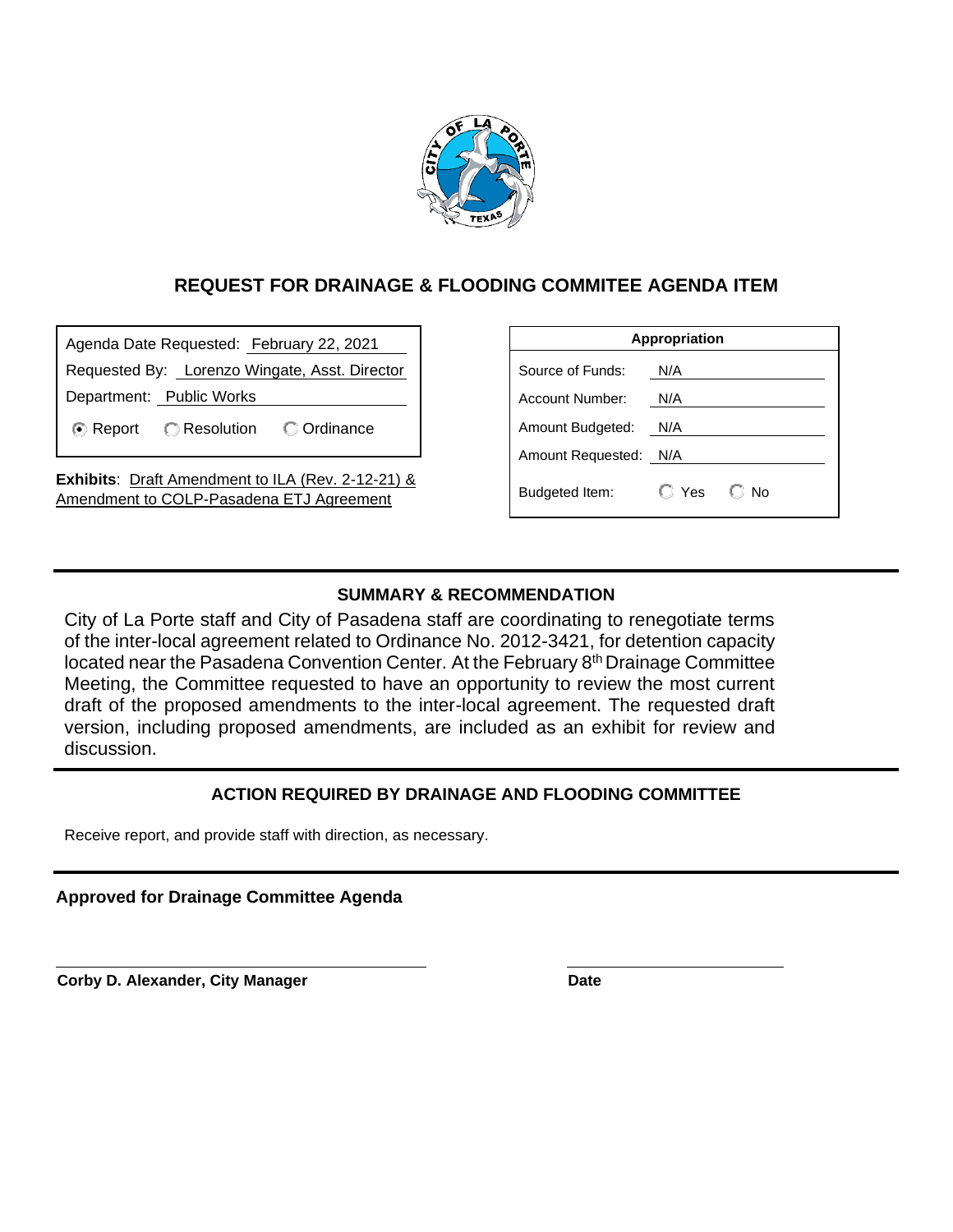# **AMENDMENT TO INTERLOCAL AGREEMENT**

That certain Interlocal Agreement ("Interlocal Agreement" herein) made and entered into by the City of Pasadena, Texas, a municipal corporation, and the City of La Porte, Texas, a municipal corporation, effective as of the 3<sup>rd</sup> day of July, 2012, whereby the City of Pasadena and the City of La Porte agreed to apportion areas within their respective extraterritorial jurisdictional boundaries ("ETJ" herein), including the transfer of the 99 acre tract known as the "Pasadena Annexation Property" from the City of La Porte's exclusive ETJ to the City of Pasadena's exclusive ETJ, is hereby amended as provided in this agreement.

## WITNESSETH

WHEREAS, under the terms of the Interlocal Agreement the City of Pasadena ("Pasadena" herein) committed to the City of La Porte ("La Porte" herein) that it would construct and install drainage infrastructure on the Pasadena Annexation Property consisting of at least 100 acre-feet of storm water detention ("Drainage Improvements" herein);

WHEREAS, the Interlocal Agreement provided that Pasadena would complete construction of the Drainage Improvements "no later than three years from the date of this agreement", which date equates to July 3, 2015;

WHEREAS, construction of drainage infrastructure on the Pasadena Annexation Property was never completed by Pasadena, Pasadena has now budgeted for said drainage infrastructure and desires to fulfill its obligations under the Interlocal **Agreement** and

WHEREAS, Pasadena anticipates that construction of the Drainage Improvements on the Pasadena Annexation Property will be complete one (1) year after the completion of all regulatory approvals, and city of Pasadena City Council approval of design, bidding and award of a construction contract

NOW THEREFORE, for and in consideration of the payment of Ten Dollars (\$10.00) case and other good and valuable consideration paid each unto the other, the sufficiency of which is hereby acknowledged and confessed the City of Pasadena and the City of La Porte hereby agree to amend the Interlocal Agreement, as follows:

Section 1. Paragraph Three (3) of the Interlocal Agreement is hereby amended in its entirely, and shall hereinafter read as follows:

The City of Pasadena plans to proceed with a project for the construction of Drainage Improvements on the Pasadena Annexation Property pursuant to the provisions set forth on Exhibit "C' to this agreement, The construction of the Drainage Improvements shall be subject to and contingent upon the completion of all studies, investigations and assessments, and all governmental permits and approvals, including any environmental approvals. No more than one (1) year after forementioned approvals have been completed and the Pasadena City Council award of a design agreement, the final designs and engineered

drawings for the Drainage Improvements shall be submitted to La Porte for review and comment. No longer than one (1) year after approval by La Porte of final plan designs and engineered drawings and Pasadena City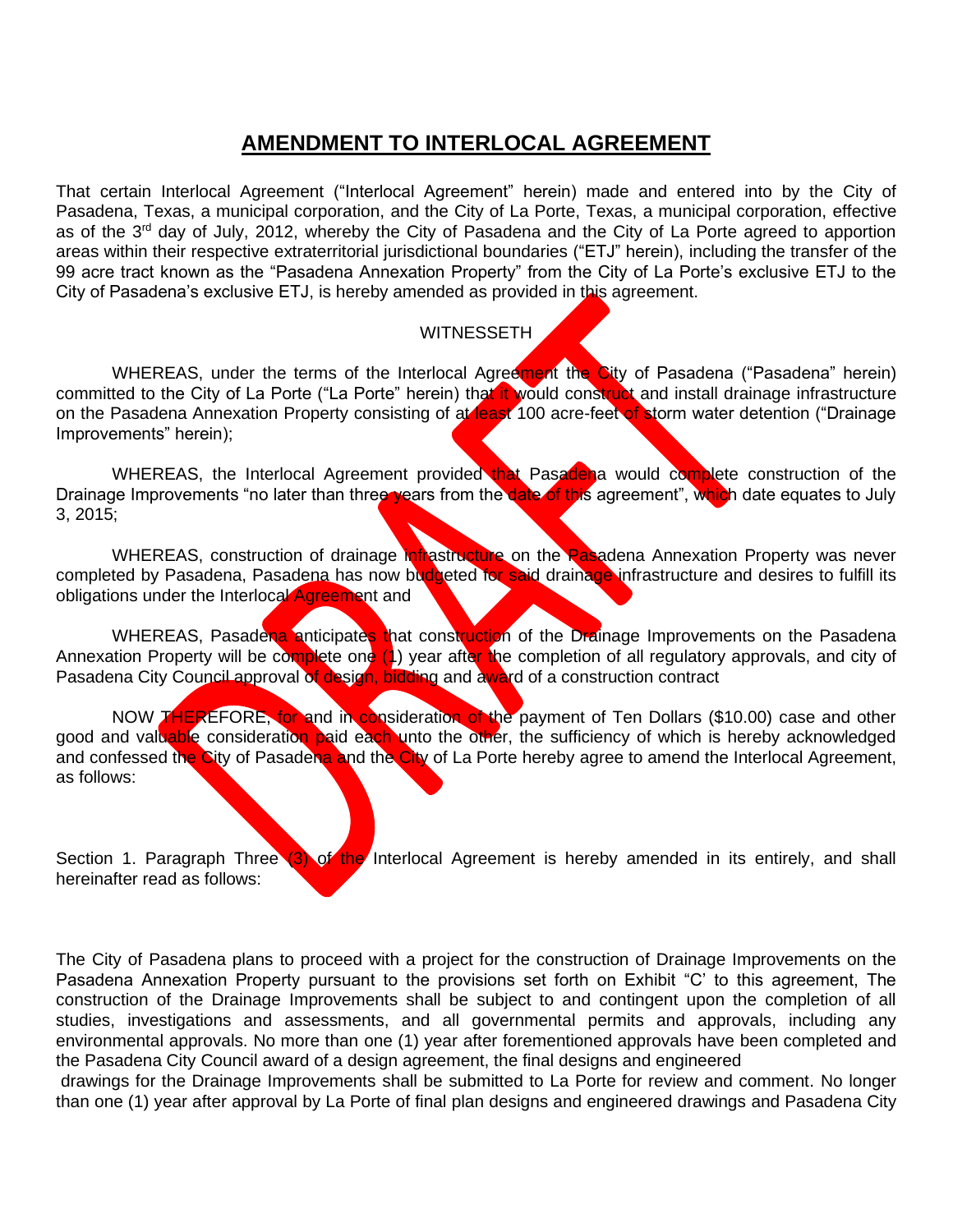Council award of a construction contract construction of said Drainage Improvements shall be completed. Failure of Pasadena to complete construction of the Drainage Improvements within one year from said regularity approvals shall entitle La Porte to construct the Drainage Improvements on the Pasadena Annexation Property. In the event La Porte constructs the Drainage Improvements, Pasadena shall reimburse La Porte for the cost of such project, plus an additional twenty (20) percent surcharge, no more than thirty (30) days after demand for payment is submitted.

Section 2. Exhibit "C" of the Interlocal Agreement, titled "Proposed Drainage Improvements", is hereby amended in its entirely, and shall hereinafter read as follows:

#### PROPOSED DRAINAGE IMPROVEMENTS

As part of a planned redevelopment of the Pasadena Convention Center and Fairgrounds site south of W. Fairmont Parkway and on either side of Willow Springs Bayou (Harris County Flood Control Channel.B112-00-00 it is the intention of the City of Pasadena to make drainage improvements benefitting all those who depend upon the B112-00-00 channel (the "channel" herein) for effective flood control

The Brookglen Subdivision in the City of La Porte, located immediately upstream of the Pasadena Convention Center and Fairgrounds site, consists of approximately 600 single-family homes. The area has experienced severe flooding, with a number of homes suffering repetitive loses. In the 2009 City Wide Drainage Study (available on the City's website), the City of La Porte identified several capital projects directly benefiting the drainage area immediately north of the Pasadena Convention Center and Fairgrounds site.

Based on the substantial potential capital projects costs and other engineering studies Pasadena believes that reductions in the range of 1/2 foot to one foot of the water surface elevation through downstream improvements constructed by the City of Pasadena would have significant financial benefit to the City of La Porte, both in terms of reduced exposure to flood loses and opportunity to avoid certain capital expenditures.

Any conveyance of the Pasadena Annexation Property to a third-party will include and be subject to a restrictive covenant in recordable form, obligating the purchaser to abide by the terms of this Agreement, including the obligation to 1) install drainage intrastructure providing for no less than 100 acre-feet of storm water detention exclusive of any storm water detention requirements made necessary due to construction on the Pasadena Annexation Property, 2) replat of the subject site, and 3) Pasadena will provide La Porte the necessary modeling information performed by Klotz Associates, Inc. for future LOMR submittal to FEMA.

La Porte and Pasadena understand and agree that Pasadena's construction of Drainage Improvements constitutes no guarantee or assurance that such Improvements will, in fact, cause or result in a reduction of flood waters or flooding in any area in La Porte. La Porte and Pasadena further agree that such Drainage Improvements as outlined in this Agreement do, in fact, constitute the best efforts of Pasadena to mitigate flooding in the area described.

Section 3. Except as amended as provided herein, the Interlocal Agreement between the City of Pasadena and the City of La Porte, effective as of July 3, 2012, shall remain in full force and effect.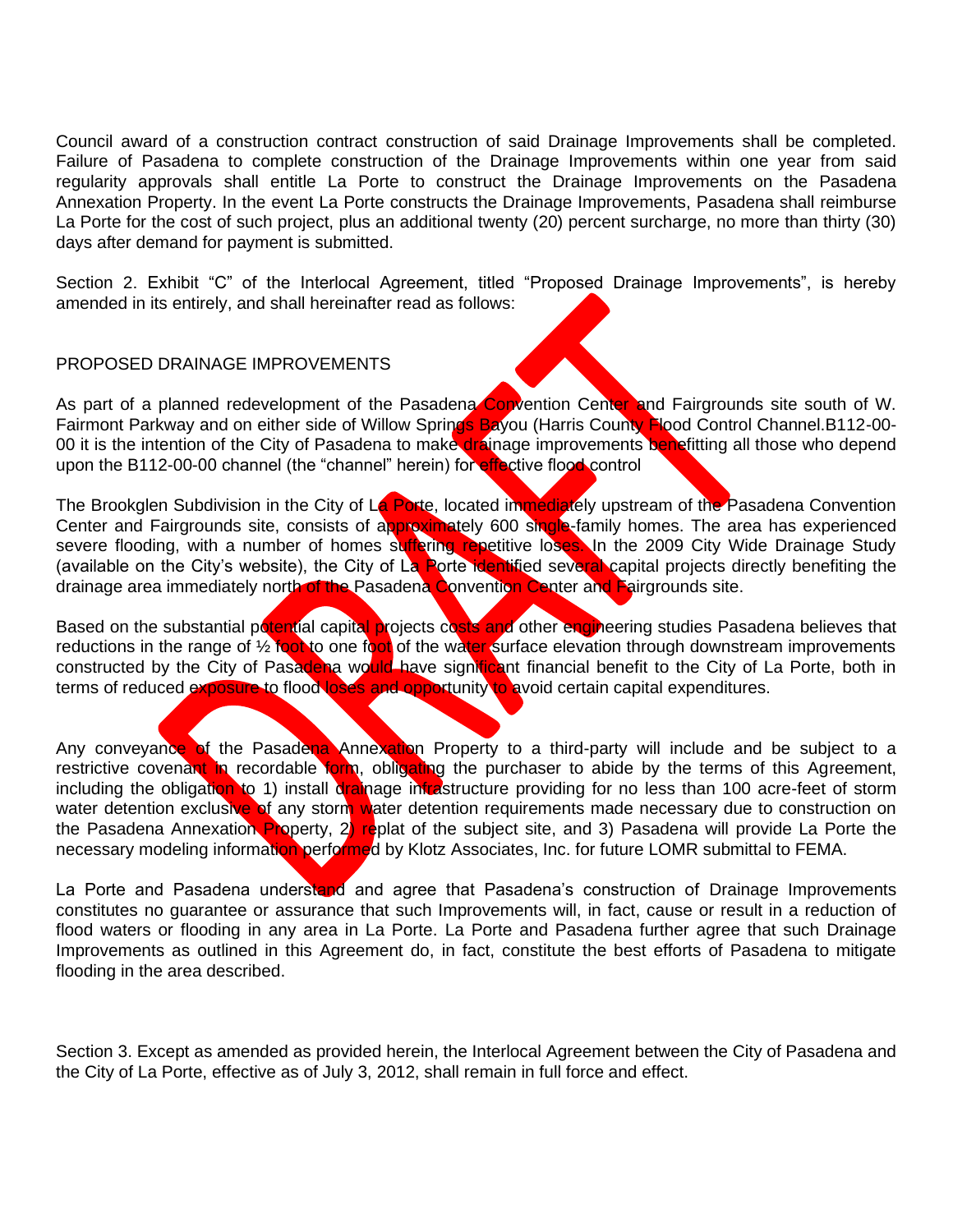EXECUTED on the dates set forth below and EFFECTIVE as of \_\_\_\_\_\_\_\_\_.

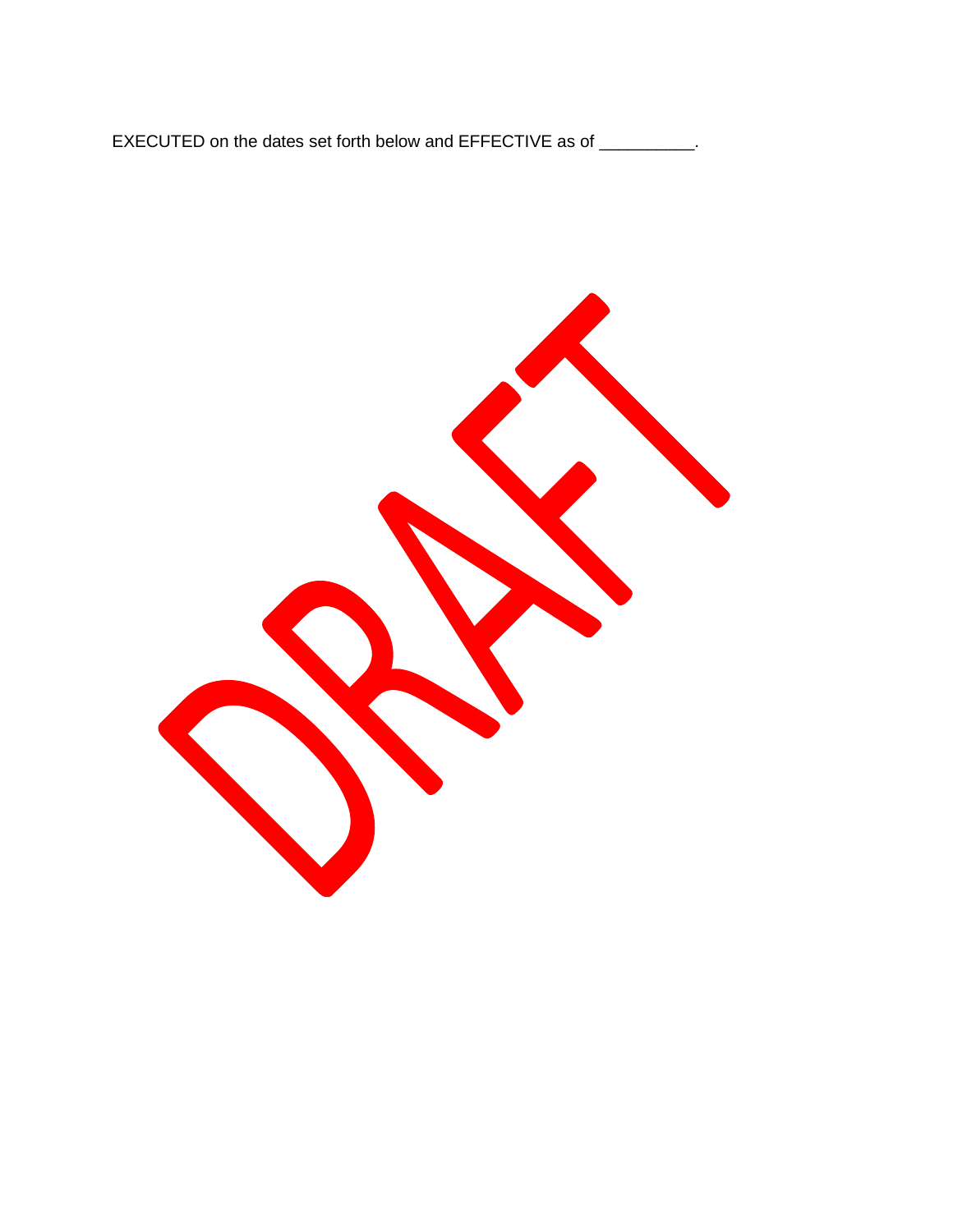# **AMENDMENT TO INTERLOCAL AGREEMENT**

That certain Interlocal Agreement ("Interlocal Agreement" herein) made and entered into by the City of Pasadena, Texas, a municipal corporation, and the City of La Porte, Texas, a municipal corporation, effective as of the 3<sup>rd</sup> day of July, 2012, whereby the City of Pasadena and the City of La Porte agreed to apportion areas within their respective extraterritorial jurisdictional boundaries ("ETJ" herein), including the transfer of the 99 acre tract known as the "Pasadena Annexation Property" from the City of La Porte's exclusive ETJ to the City of Pasadena's exclusive ETJ, is hereby amended as provided in this agreement.

#### **WITNESSETH**

WHEREAS, under the terms of the Interlocal Agreement the City of Pasadena ("Pasadena" herein) committed to the City of La Porte ("La Porte" herein) that it would construct and install drainage infrastructure on the Pasadena Annexation Property consisting of at least 100 acre-feet of storm water detention ("Drainage Improvements" herein);

WHEREAS, the Interlocal Agreement provided that Pasadena would complete construction of the Drainage Improvements "no later than three years from the date of this agreement", which date equates to July 3, 2015;

WHEREAS, construction of drainage infrastructure on the Pasadena Annexation Property was never completed by Pasadena, Pasadena has now budgeted for said drainage infrastructure and desires to fulfill its obligations under the Interlocal Agreement and

WHEREAS, Pasadena anticipates that construction of the Drainage Improvements on the Pasadena Annexation Property will be complete one (1) year after the completion of all regulatory approvals, and city of Pasadena City Council approval of design, bidding and award of a construction contract

NOW THEREFORE, for and in consideration of the payment of Ten Dollars (\$10.00) case and other good and valuable consideration paid each unto the other, the sufficiency of which is hereby acknowledged and confessed the City of Pasadena and the City of La Porte hereby agree to amend the Interlocal Agreement, as follows:

Section 1. Paragraph Three (3) of the Interlocal Agreement is hereby amended in its entirely, and shall hereinafter read as follows:

a) The City of Pasadena plans to proceed with a project for the construction of Drainage Improvements on the Pasadena Annexation Property pursuant to the provisions set forth on Exhibit "C' to this agreement, The construction of the Drainage Improvements shall be subject to and contingent upon the completion of all studies, investigations and assessments, and all governmental permits and approvals, including any environmental and drainage approvals. No more than one (1) year after forementioned approvals have been completed and the Pasadena City Council award of a design agreement, the final designs and engineered drawings for the Drainage Improvements shall be submitted to La Porte for review and comment.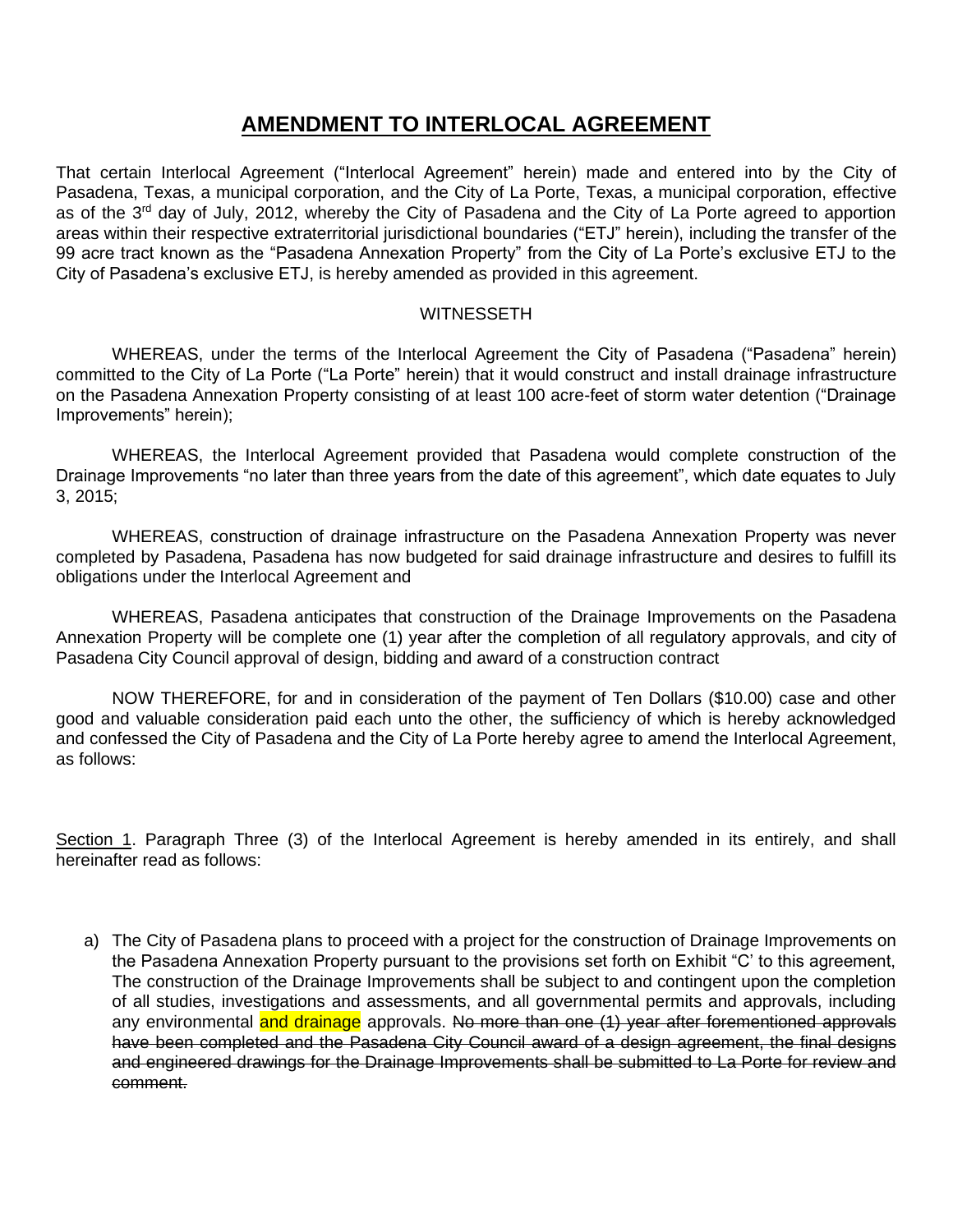- b) Pasadena agrees to delegate to La Porte full authority to acquire the necessary studies, investigations and assessments, as well as all governmental permits and approvals, including any environmental and drainage approvals, for construction of the Drainage Improvements by Pasadena. La Porte may hire outside consultants and engineers for such purposes. Pasadena will reimburse La Porte for all costs, fees and expenses incurred by La Porte in performing the tasks outlined in this paragraph, up to the maximum amount budgeted by Pasadena for this phase of the project. La Porte will invoice Pasadena for such costs, fees and expenses as they are received, which Pasadena agrees to pay within thirty (30) days from receipt by La Porte.
- c) After all studies, investigations, assessments, and governmental permits/approvals are completed and/or acquired by La Porte for use by Pasadena, Pasadena agrees that La Porte will have authority to award a contract to an engineering firm to design the Drainage Improvements, for Pasadena's use and benefit in constructing the Drainage Improvements. Final designs and engineered drawings for the Drainage Improvements provided by the engineering firm and approved by La Porte shall be submitted to Pasadena for review and comment. Pasadena's review and comment of the submitted final design and engineered drawings shall be completed and returned to La Porte no later than thirty (30) days after receipt by Pasadena. Failure of Pasadena to return the submitted final design and engineered drawings to La Porte by said thirty (30) day deadline with proposed comments or changes shall be deemed acceptance of such final design and engineered drawings by Pasadena. Pasadena will reimburse La Porte for the cost of hiring an engineering firm for the design of the Drainage Improvements, up to the maximum amount budgeted by Pasadena for this phase of the project. La Porte will invoice Pasadena for costs related to the design contract as they are billed to La Porte, which Pasadena agrees to pay within thirty (30) days from receipt by La Porte.
- d) After approval by Pasadena of the final design and engineered drawings for the Drainage Improvements, Pasadena agrees to prepare the construction phase of the Drainage Improvement for bid, in conjunction with the engineering firm retained by La Porte. Pasadena agrees that it will advertise the construction phase of the project for bid no later than sixty (60) days after approval of the final design and engineered drawings.
- e) No longer than one (1) year after approval by La Porte of final plan designs and engineered drawings and Pasadena City Council award of a construction contract construction of said Drainage Improvements shall be completed. Failure of Pasadena to complete construction of the Drainage Improvements within one year from said regularity approvals of award of the construction contract shall entitle La Porte to construct the Drainage Improvements on the Pasadena Annexation Property. Alternatively, failure of Pasadena to award a construction contract within sixty (60) days of advertising for bids shall entitle La Porte to construct the Drainage Improvements on the Pasadena Annexation **Property.** In the event La Porte constructs the Drainage Improvements, Pasadena shall reimburse La Ports for the cost of such project, plus an additional twenty (20) percent surcharge, no more than thirty (30) days after demand for payment is submitted.

Section 2. Exhibit "C" of the Interlocal Agreement, titled "Proposed Drainage Improvements", is hereby amended in its entirely, and shall hereinafter read as follows:

#### PROPOSED DRAINAGE IMPROVEMENTS

As part of a planned redevelopment of the Pasadena Convention Center and Fairgrounds site south of W. Fairmont Parkway and on either side of Willow Springs Bayou (Harris County Flood Control Channel.B112-00